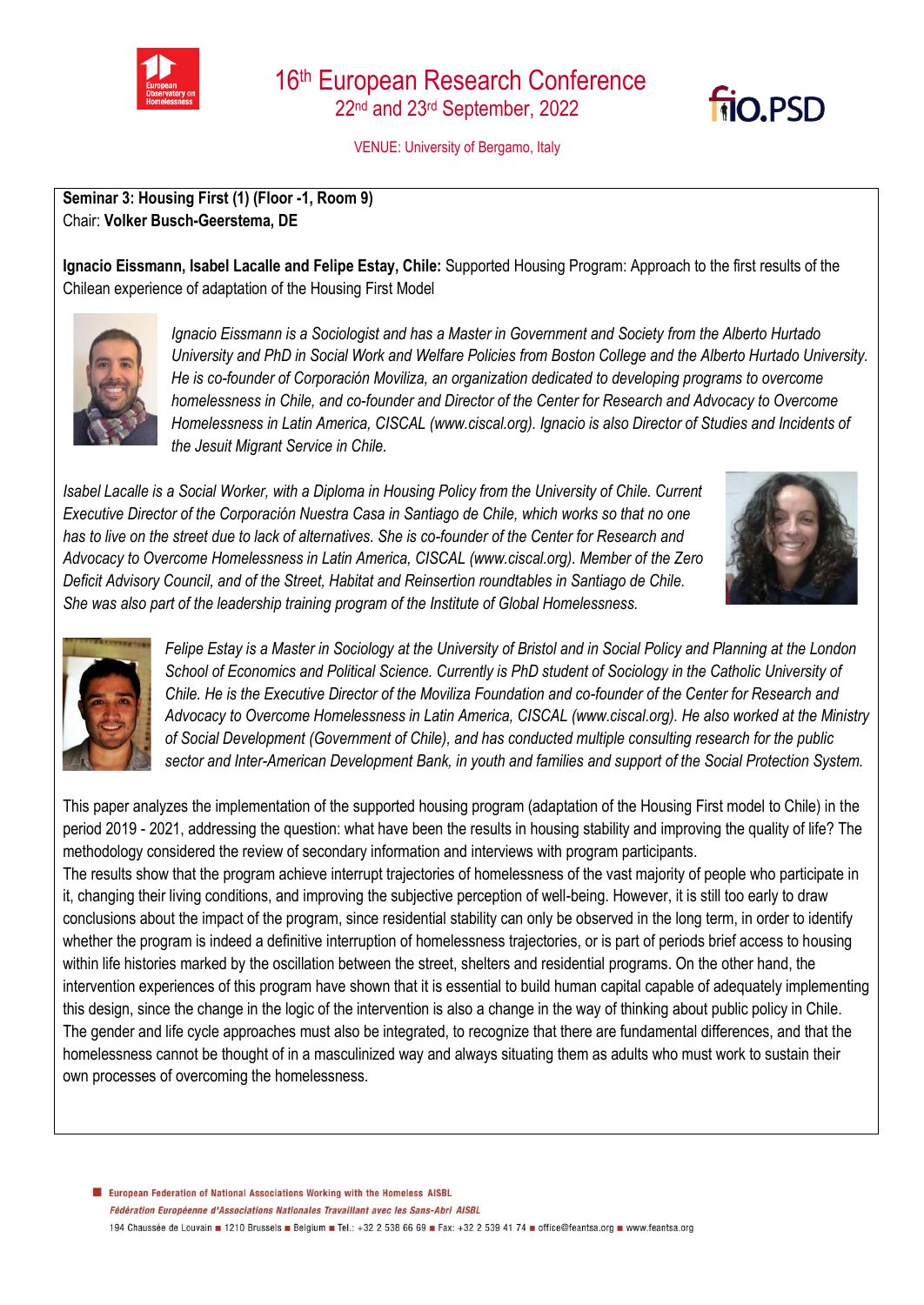

## 16<sup>th</sup> European Research Conference 22nd and 23rd September, 2022

VENUE: University of Bergamo, Italy

## **Eszter Somogyi, Nóra Katona, Vera Horváth, HU:** Evaluation of ESF Funded Housing First Programme in Hungary



*Eszter Somogyi (MA in Sociology) works at Metropolitan Research Institute, a Hungarian think-tank, has more than twenty years of experience in research and policy consultancy related to urban regeneration, housing policy and complex policy making targeting vulnerable people. She took part in several research and consultation activities targeted to the most marginalized social groups, such as homeless people and Roma communities. Her expertise also includes national and local strategy development aiming to secure affordable housing and linking housing policies with employment and education policies.*

*Nóra Katona (MA in Sociology and MSc in Survey Statistics) is a researcher at Metropolitan Research Institute, based in Budapest. She has three years of experience in social research related to homelessness, marginalized groups, Roma communities and social inequalities among young people in urban settings. She also has experience with both quantitative and qualitative data collection techniques, data analysis and policy evaluation.*



filo.PSD

The research examined the results of the first, ESF-funded, deliberately Housing First programme in Hungary. The scheme, however, contradicted some of the basic principles of the original Housing First programme, as rent subsidy was only granted during the project implementation period and not afterwards. In addition, the target group consisted of clients with different levels of support needs.

The research examined nine of the 17 implemented projects by using quantitative and qualitative methods. The quantitative research consisted of two tools; one group of clients was surveyed with a questionnaire, whereas in case of another group of clients the progress was measured by the self-efficiency matrix recorded with social workers. The qualitative measure covered focus group interviews with the implementer teams in order to assess the degree of fidelity of the projects. Due to financial and technical constraints, the impact assessment could not include a control group measurement, but only a comparison of results between client groups with different support needs. The comparison focused on whether the projects were able to compensate for the more severe disadvantages of clients with higher support needs.

The research concluded that the service structure of the projects followed the ICM models and though some included elements of the ACT models, clients with higher support needs were less likely to be able to retain their housing after supported project period. Based on the findings, one of the main recommendations is that a separate program for homeless people with high support needs should be launched and that programmes should ensure greater fidelity to the original principles of Housing First programmes partly by providing training to the implementer teams.

**Giuliana Costa, IT:** Cohabitation as an Ingredient of Italian Housing First Italian Projects



*Giuliana Costa Ph.D. is an Associate Professor in Sociology at the Polytechnic of Milan. Actually her main research interests are connected to local welfare policies in connection to housing led programs and projects. She is currently studying cohabitation models within social policies. She participates in several research projects funded by the European Union, the Italian Government and other research agencies.*

This article is focused on Italian Housing First projects that use cohabitation among users/clients as an ingredient of their operational model. Many of them make living "under the same roof and behind the same door" a fundamental ingredient of their action, both in the context of public

El European Federation of National Associations Working with the Homeless AISBL Fédération Européenne d'Associations Nationales Travaillant avec les Sans-Abri AISBL 194 Chaussée de Louvain 1210 Brussels Belgium B Tel.: +32 2 538 66 69 B Fax: +32 2 539 41 74 B office@feantsa.org B www.feantsa.org